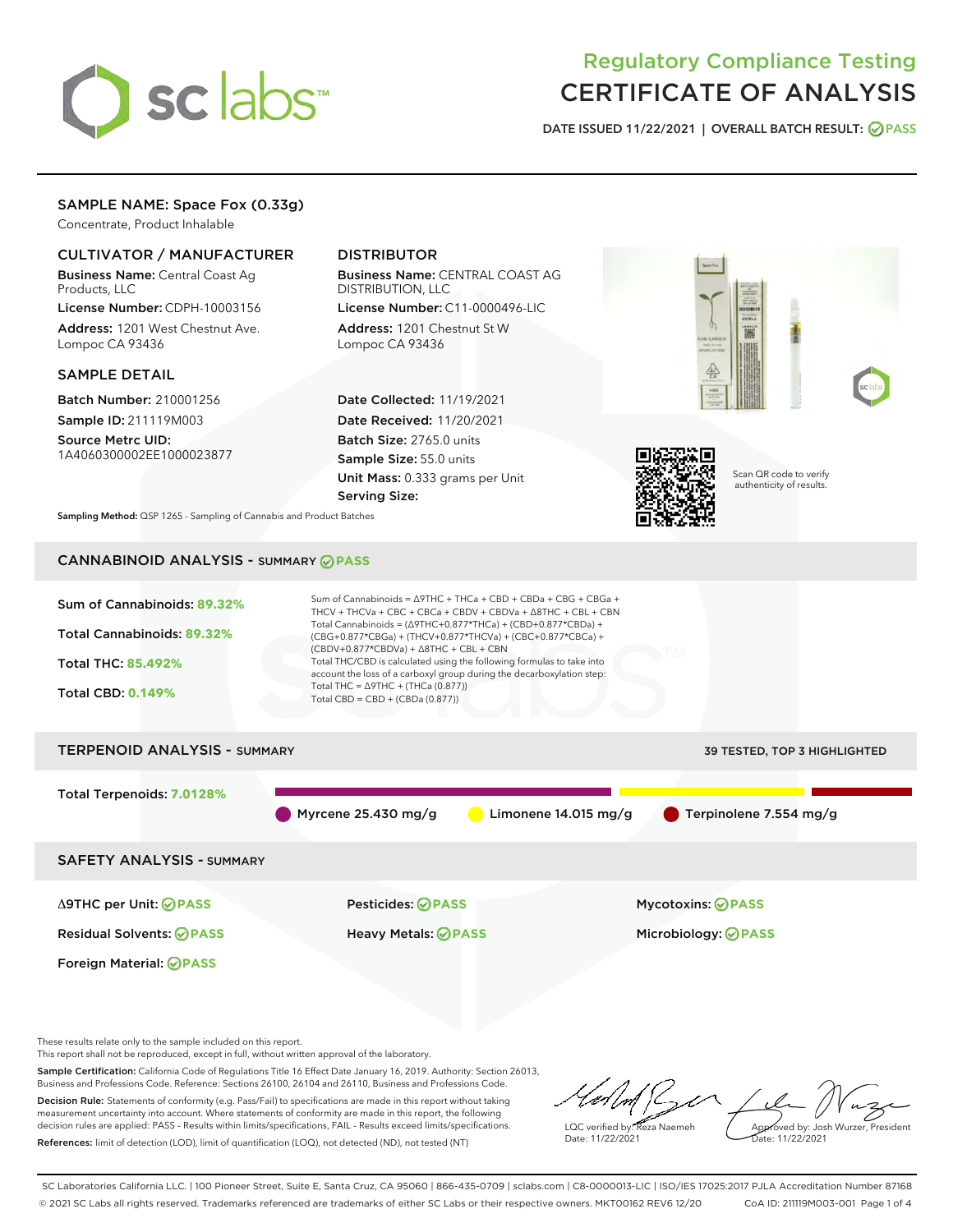



SPACE FOX (0.33G) | DATE ISSUED 11/22/2021 | OVERALL BATCH RESULT:  $\bigcirc$  PASS

### CANNABINOID TEST RESULTS - 11/20/2021 2 PASS

Tested by high-performance liquid chromatography with diode-array detection (HPLC-DAD). **Method:** QSP 1157 - Analysis of Cannabinoids by HPLC-DAD

#### TOTAL CANNABINOIDS: **89.32%**

Total Cannabinoids (Total THC) + (Total CBD) + (Total CBG) + (Total THCV) + (Total CBC) + (Total CBDV) + ∆8THC + CBL + CBN

TOTAL THC: **85.492%** Total THC (∆9THC+0.877\*THCa)

TOTAL CBD: **0.149%**

Total CBD (CBD+0.877\*CBDa)

TOTAL CBG: 1.979% Total CBG (CBG+0.877\*CBGa)

TOTAL THCV: 1.57% Total THCV (THCV+0.877\*THCVa)

TOTAL CBC: ND Total CBC (CBC+0.877\*CBCa)

TOTAL CBDV: ND Total CBDV (CBDV+0.877\*CBDVa)

| <b>COMPOUND</b>  | LOD/LOQ<br>(mg/g)          | <b>MEASUREMENT</b><br><b>UNCERTAINTY</b><br>(mg/g) | <b>RESULT</b><br>(mg/g) | <b>RESULT</b><br>(%) |
|------------------|----------------------------|----------------------------------------------------|-------------------------|----------------------|
| <b>A9THC</b>     | 0.06 / 0.26                | ±29.409                                            | 854.92                  | 85.492               |
| <b>CBG</b>       | 0.06/0.19                  | ±0.780                                             | 19.79                   | 1.979                |
| <b>THCV</b>      | 0.1/0.2                    | ±0.78                                              | 15.7                    | 1.57                 |
| <b>CBD</b>       | 0.07/0.29                  | ±0.069                                             | 1.49                    | 0.149                |
| <b>CBN</b>       | 0.1 / 0.3                  | ±0.08                                              | 1.3                     | 0.13                 |
| $\triangle$ 8THC | 0.1/0.4                    | N/A                                                | <b>ND</b>               | <b>ND</b>            |
| THCa             | 0.05 / 0.14                | N/A                                                | <b>ND</b>               | <b>ND</b>            |
| <b>THCVa</b>     | 0.07/0.20                  | N/A                                                | <b>ND</b>               | <b>ND</b>            |
| <b>CBDa</b>      | 0.02/0.19                  | N/A                                                | <b>ND</b>               | <b>ND</b>            |
| <b>CBDV</b>      | 0.04 / 0.15                | N/A                                                | <b>ND</b>               | <b>ND</b>            |
| <b>CBDVa</b>     | 0.03/0.53                  | N/A                                                | <b>ND</b>               | <b>ND</b>            |
| <b>CBGa</b>      | 0.1 / 0.2                  | N/A                                                | <b>ND</b>               | <b>ND</b>            |
| <b>CBL</b>       | 0.06 / 0.24                | N/A                                                | <b>ND</b>               | <b>ND</b>            |
| <b>CBC</b>       | 0.2 / 0.5                  | N/A                                                | <b>ND</b>               | <b>ND</b>            |
| <b>CBCa</b>      | 0.07/0.28                  | N/A                                                | <b>ND</b>               | <b>ND</b>            |
|                  | <b>SUM OF CANNABINOIDS</b> |                                                    | 893.2 mg/g              | 89.32%               |

#### **UNIT MASS: 0.333 grams per Unit**

| ∆9THC per Unit                         | 1120 per-package limit | 284.69 mg/unit  | <b>PASS</b> |
|----------------------------------------|------------------------|-----------------|-------------|
| <b>Total THC per Unit</b>              |                        | 284.69 mg/unit  |             |
| <b>CBD</b> per Unit                    |                        | $0.50$ mg/unit  |             |
| <b>Total CBD per Unit</b>              |                        | $0.50$ mg/unit  |             |
| <b>Sum of Cannabinoids</b><br>per Unit |                        | $297.4$ mg/unit |             |
| <b>Total Cannabinoids</b><br>per Unit  |                        | $297.4$ mg/unit |             |

| <b>COMPOUND</b>         | LOD/LOQ<br>(mg/g) | <b>MEASUREMENT</b><br><b>UNCERTAINTY</b><br>(mg/g) | <b>RESULT</b><br>(mg/g) | <b>RESULT</b><br>(%) |
|-------------------------|-------------------|----------------------------------------------------|-------------------------|----------------------|
| <b>Myrcene</b>          | 0.008 / 0.025     | ±0.3280                                            | 25.430                  | 2.5430               |
| Limonene                | 0.005 / 0.016     | ±0.2004                                            | 14.015                  | 1.4015               |
| Terpinolene             | 0.008 / 0.026     | ±0.1549                                            | 7.554                   | 0.7554               |
| $\beta$ Caryophyllene   | 0.004 / 0.012     | ±0.1735                                            | 4.873                   | 0.4873               |
| Ocimene                 | 0.011 / 0.038     | ±0.1477                                            | 4.601                   | 0.4601               |
| <b>β Pinene</b>         | 0.004 / 0.014     | ±0.0338                                            | 2.943                   | 0.2943               |
| $\alpha$ Pinene         | 0.005 / 0.017     | ±0.0248                                            | 2.883                   | 0.2883               |
| Linalool                | 0.009 / 0.032     | ±0.0876                                            | 2.304                   | 0.2304               |
| $\alpha$ Humulene       | 0.009 / 0.029     | ±0.0360                                            | 1.123                   | 0.1123               |
| Fenchol                 | 0.010 / 0.034     | ±0.0407                                            | 1.051                   | 0.1051               |
| Terpineol               | 0.016 / 0.055     | ±0.0593                                            | 0.965                   | 0.0965               |
| trans-ß-Farnesene       | 0.008 / 0.025     | ±0.0107                                            | 0.301                   | 0.0301               |
| Camphene                | 0.005 / 0.015     | ±0.0031                                            | 0.269                   | 0.0269               |
| $\alpha$ Phellandrene   | 0.006 / 0.020     | ±0.0036                                            | 0.262                   | 0.0262               |
| <b>3 Carene</b>         | 0.005 / 0.018     | ±0.0031                                            | 0.221                   | 0.0221               |
| <b>Borneol</b>          | 0.005 / 0.016     | ±0.0082                                            | 0.196                   | 0.0196               |
| $\alpha$ Terpinene      | 0.005 / 0.017     | ±0.0029                                            | 0.192                   | 0.0192               |
| $\alpha$ Bisabolol      | 0.008 / 0.026     | ±0.0091                                            | 0.170                   | 0.0170               |
| $\gamma$ Terpinene      | 0.006 / 0.018     | ±0.0026                                            | 0.149                   | 0.0149               |
| Fenchone                | 0.009 / 0.028     | ±0.0037                                            | 0.128                   | 0.0128               |
| Guaiol                  | 0.009 / 0.030     | ±0.0053                                            | 0.113                   | 0.0113               |
| Caryophyllene<br>Oxide  | 0.010 / 0.033     | ±0.0030                                            | 0.065                   | 0.0065               |
| Nerolidol               | 0.009 / 0.028     | ±0.0039                                            | 0.062                   | 0.0062               |
| Citronellol             | 0.003 / 0.010     | ±0.0026                                            | 0.053                   | 0.0053               |
| p-Cymene                | 0.005 / 0.016     | ±0.0014                                            | 0.052                   | 0.0052               |
| Valencene               | 0.009 / 0.030     | ±0.0032                                            | 0.046                   | 0.0046               |
| Sabinene                | 0.004 / 0.014     | ±0.0004                                            | 0.035                   | 0.0035               |
| Sabinene Hydrate        | 0.006 / 0.022     | ±0.0012                                            | 0.032                   | 0.0032               |
| Eucalyptol              | 0.006 / 0.018     | ±0.0007                                            | 0.029                   | 0.0029               |
| Geraniol                | 0.002 / 0.007     | ±0.0005                                            | 0.011                   | 0.0011               |
| (-)-Isopulegol          | 0.005 / 0.016     | N/A                                                | <b>ND</b>               | ND                   |
| Camphor                 | 0.006 / 0.019     | N/A                                                | <b>ND</b>               | <b>ND</b>            |
| Isoborneol              | 0.004 / 0.012     | N/A                                                | ND                      | ND                   |
| Menthol                 | 0.008 / 0.025     | N/A                                                | <b>ND</b>               | ND                   |
| Nerol                   | 0.003 / 0.011     | N/A                                                | <b>ND</b>               | <b>ND</b>            |
| R-(+)-Pulegone          | 0.003 / 0.011     | N/A                                                | ND                      | ND                   |
| <b>Geranyl Acetate</b>  | 0.004 / 0.014     | N/A                                                | <b>ND</b>               | ND                   |
| $\alpha$ Cedrene        | 0.005 / 0.016     | N/A                                                | <b>ND</b>               | <b>ND</b>            |
| Cedrol                  | 0.008 / 0.027     | N/A                                                | ND                      | ND                   |
| <b>TOTAL TERPENOIDS</b> |                   |                                                    | 70.128 mg/g             | 7.0128%              |

SC Laboratories California LLC. | 100 Pioneer Street, Suite E, Santa Cruz, CA 95060 | 866-435-0709 | sclabs.com | C8-0000013-LIC | ISO/IES 17025:2017 PJLA Accreditation Number 87168 © 2021 SC Labs all rights reserved. Trademarks referenced are trademarks of either SC Labs or their respective owners. MKT00162 REV6 12/20 CoA ID: 211119M003-001 Page 2 of 4

# TERPENOID TEST RESULTS - 11/21/2021

Terpene analysis utilizing gas chromatography-flame ionization detection (GC-FID). **Method:** QSP 1192 - Analysis of Terpenoids by GC-FID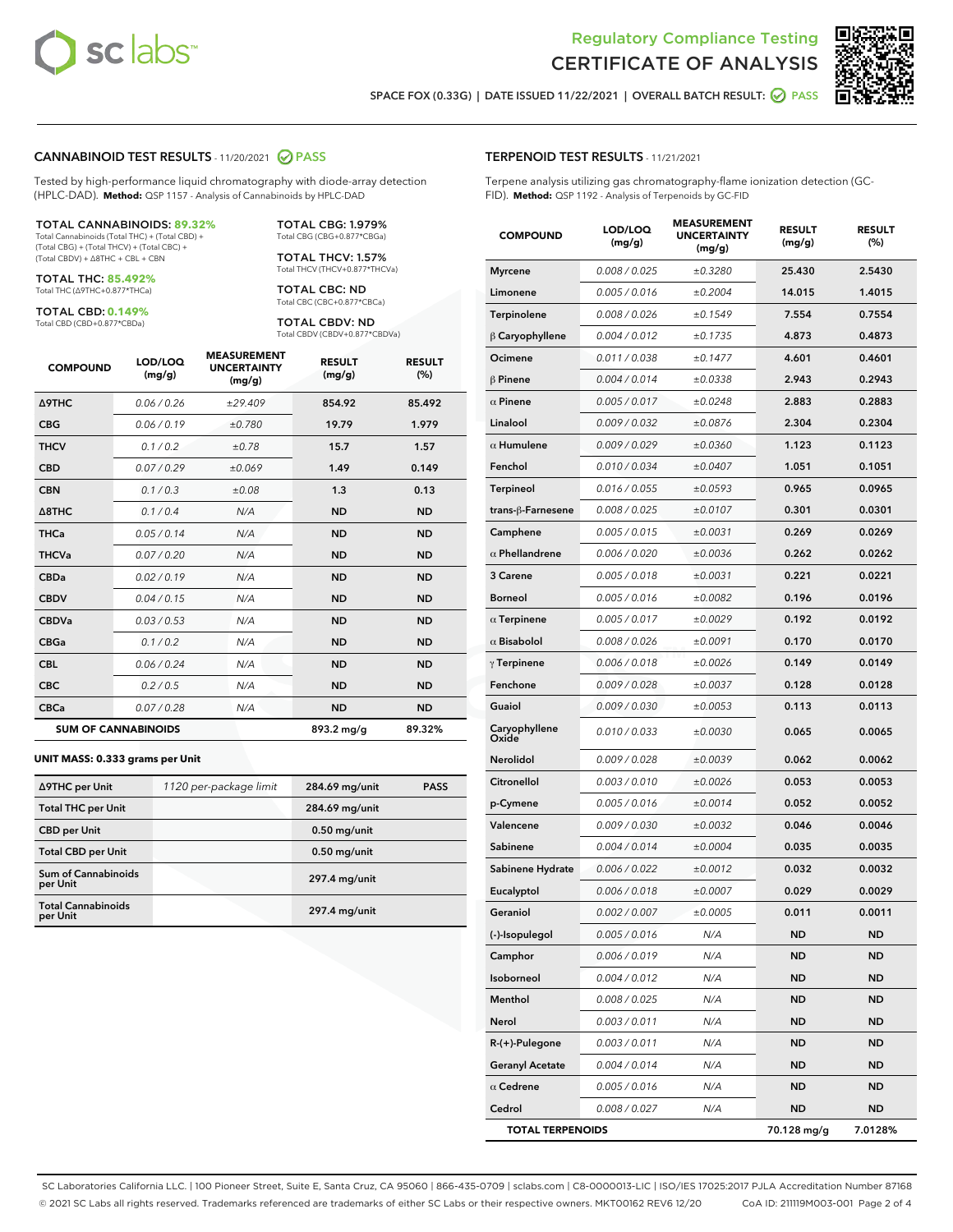



SPACE FOX (0.33G) | DATE ISSUED 11/22/2021 | OVERALL BATCH RESULT:  $\bigcirc$  PASS

# CATEGORY 1 PESTICIDE TEST RESULTS - 11/21/2021 2 PASS

Pesticide and plant growth regulator analysis utilizing high-performance liquid chromatography-mass spectrometry (HPLC-MS) or gas chromatography-mass spectrometry (GC-MS). \*GC-MS utilized where indicated. **Method:** QSP 1212 - Analysis of Pesticides and Mycotoxins by LC-MS or QSP 1213 - Analysis of Pesticides by GC-MS

| <b>COMPOUND</b>             | LOD/LOQ<br>$(\mu g/g)$ | <b>ACTION</b><br><b>LIMIT</b><br>$(\mu g/g)$ | <b>MEASUREMENT</b><br><b>UNCERTAINTY</b><br>$(\mu g/g)$ | <b>RESULT</b><br>$(\mu g/g)$ | <b>RESULT</b> |
|-----------------------------|------------------------|----------------------------------------------|---------------------------------------------------------|------------------------------|---------------|
| Aldicarb                    | 0.03 / 0.08            | $\geq$ LOD                                   | N/A                                                     | <b>ND</b>                    | <b>PASS</b>   |
| Carbofuran                  | 0.02/0.05              | $>$ LOD                                      | N/A                                                     | <b>ND</b>                    | <b>PASS</b>   |
| Chlordane*                  | 0.03 / 0.08            | $\ge$ LOD                                    | N/A                                                     | <b>ND</b>                    | <b>PASS</b>   |
| Chlorfenapyr*               | 0.03/0.10              | $>$ LOD                                      | N/A                                                     | <b>ND</b>                    | <b>PASS</b>   |
| Chlorpyrifos                | 0.02 / 0.06            | $\ge$ LOD                                    | N/A                                                     | <b>ND</b>                    | <b>PASS</b>   |
| Coumaphos                   | 0.02 / 0.07            | $\ge$ LOD                                    | N/A                                                     | <b>ND</b>                    | <b>PASS</b>   |
| Daminozide                  | 0.02 / 0.07            | $\ge$ LOD                                    | N/A                                                     | <b>ND</b>                    | <b>PASS</b>   |
| <b>DDVP</b><br>(Dichlorvos) | 0.03/0.09              | $\ge$ LOD                                    | N/A                                                     | <b>ND</b>                    | <b>PASS</b>   |
| Dimethoate                  | 0.03/0.08              | $>$ LOD                                      | N/A                                                     | <b>ND</b>                    | <b>PASS</b>   |
| Ethoprop(hos)               | 0.03/0.10              | $\ge$ LOD                                    | N/A                                                     | <b>ND</b>                    | <b>PASS</b>   |
| Etofenprox                  | 0.02 / 0.06            | $\ge$ LOD                                    | N/A                                                     | <b>ND</b>                    | <b>PASS</b>   |
| Fenoxycarb                  | 0.03 / 0.08            | $\ge$ LOD                                    | N/A                                                     | <b>ND</b>                    | <b>PASS</b>   |
| Fipronil                    | 0.03/0.08              | $>$ LOD                                      | N/A                                                     | <b>ND</b>                    | <b>PASS</b>   |
| Imazalil                    | 0.02 / 0.06            | $\ge$ LOD                                    | N/A                                                     | <b>ND</b>                    | <b>PASS</b>   |
| <b>Methiocarb</b>           | 0.02 / 0.07            | $\ge$ LOD                                    | N/A                                                     | <b>ND</b>                    | <b>PASS</b>   |
| Methyl<br>parathion         | 0.03/0.10              | $\ge$ LOD                                    | N/A                                                     | <b>ND</b>                    | <b>PASS</b>   |
| <b>Mevinphos</b>            | 0.03/0.09              | $>$ LOD                                      | N/A                                                     | <b>ND</b>                    | <b>PASS</b>   |
| Paclobutrazol               | 0.02 / 0.05            | $\ge$ LOD                                    | N/A                                                     | <b>ND</b>                    | <b>PASS</b>   |
| Propoxur                    | 0.03/0.09              | $\ge$ LOD                                    | N/A                                                     | <b>ND</b>                    | <b>PASS</b>   |
| Spiroxamine                 | 0.03 / 0.08            | $\ge$ LOD                                    | N/A                                                     | <b>ND</b>                    | <b>PASS</b>   |
| Thiacloprid                 | 0.03/0.10              | $\ge$ LOD                                    | N/A                                                     | <b>ND</b>                    | <b>PASS</b>   |

### CATEGORY 2 PESTICIDE TEST RESULTS - 11/21/2021 @ PASS

| <b>COMPOUND</b>          | LOD/LOO<br>$(\mu g/g)$ | <b>ACTION</b><br>LIMIT<br>$(\mu g/g)$ | <b>MEASUREMENT</b><br><b>UNCERTAINTY</b><br>$(\mu g/g)$ | <b>RESULT</b><br>$(\mu g/g)$ | <b>RESULT</b> |  |
|--------------------------|------------------------|---------------------------------------|---------------------------------------------------------|------------------------------|---------------|--|
| Abamectin                | 0.03/0.10              | 0.1                                   | N/A                                                     | <b>ND</b>                    | <b>PASS</b>   |  |
| Acephate                 | 0.02/0.07              | 0.1                                   | N/A                                                     | <b>ND</b>                    | <b>PASS</b>   |  |
| Acequinocyl              | 0.02/0.07              | 0.1                                   | N/A                                                     | <b>ND</b>                    | <b>PASS</b>   |  |
| Acetamiprid              | 0.02 / 0.05            | 0.1                                   | N/A                                                     | <b>ND</b>                    | <b>PASS</b>   |  |
| Azoxystrobin             | 0.02/0.07              | 0.1                                   | N/A                                                     | <b>ND</b>                    | <b>PASS</b>   |  |
| <b>Bifenazate</b>        | 0.01 / 0.04            | 0.1                                   | N/A                                                     | <b>ND</b>                    | <b>PASS</b>   |  |
| <b>Bifenthrin</b>        | 0.02 / 0.05            | 3                                     | N/A                                                     | <b>ND</b>                    | <b>PASS</b>   |  |
| <b>Boscalid</b>          | 0.03/0.09              | 0.1                                   | N/A                                                     | <b>ND</b>                    | <b>PASS</b>   |  |
| Captan                   | 0.19/0.57              | 0.7                                   | N/A                                                     | <b>ND</b>                    | <b>PASS</b>   |  |
| Carbaryl                 | 0.02/0.06              | 0.5                                   | N/A                                                     | <b>ND</b>                    | <b>PASS</b>   |  |
| Chlorantranilip-<br>role | 0.04/0.12              | 10                                    | N/A                                                     | <b>ND</b>                    | <b>PASS</b>   |  |
| Clofentezine             | 0.03/0.09              | 0.1                                   | N/A                                                     | <b>ND</b>                    | <b>PASS</b>   |  |

| <b>CATEGORY 2 PESTICIDE TEST RESULTS</b> - 11/21/2021 continued |
|-----------------------------------------------------------------|
|                                                                 |

| <b>COMPOUND</b>               | LOD/LOQ<br>(µg/g) | <b>ACTION</b><br>LIMIT<br>(µg/g) | <b>MEASUREMENT</b><br><b>UNCERTAINTY</b><br>(µg/g) | <b>RESULT</b><br>(µg/g) | <b>RESULT</b> |
|-------------------------------|-------------------|----------------------------------|----------------------------------------------------|-------------------------|---------------|
| Cyfluthrin                    | 0.12 / 0.38       | $\overline{c}$                   | N/A                                                | <b>ND</b>               | <b>PASS</b>   |
| Cypermethrin                  | 0.11/0.32         | 1                                | N/A                                                | <b>ND</b>               | <b>PASS</b>   |
| <b>Diazinon</b>               | 0.02 / 0.05       | 0.1                              | N/A                                                | <b>ND</b>               | <b>PASS</b>   |
| Dimethomorph                  | 0.03 / 0.09       | 2                                | N/A                                                | <b>ND</b>               | <b>PASS</b>   |
| Etoxazole                     | 0.02 / 0.06       | 0.1                              | N/A                                                | <b>ND</b>               | <b>PASS</b>   |
| Fenhexamid                    | 0.03 / 0.09       | 0.1                              | N/A                                                | <b>ND</b>               | <b>PASS</b>   |
| Fenpyroximate                 | 0.02 / 0.06       | 0.1                              | N/A                                                | <b>ND</b>               | <b>PASS</b>   |
| Flonicamid                    | 0.03 / 0.10       | 0.1                              | N/A                                                | <b>ND</b>               | <b>PASS</b>   |
| Fludioxonil                   | 0.03/0.10         | 0.1                              | N/A                                                | <b>ND</b>               | <b>PASS</b>   |
| Hexythiazox                   | 0.02 / 0.07       | 0.1                              | N/A                                                | <b>ND</b>               | <b>PASS</b>   |
| Imidacloprid                  | 0.04 / 0.11       | 5                                | N/A                                                | <b>ND</b>               | <b>PASS</b>   |
| Kresoxim-methyl               | 0.02 / 0.07       | 0.1                              | N/A                                                | <b>ND</b>               | <b>PASS</b>   |
| <b>Malathion</b>              | 0.03 / 0.09       | 0.5                              | N/A                                                | <b>ND</b>               | <b>PASS</b>   |
| Metalaxyl                     | 0.02 / 0.07       | $\overline{c}$                   | N/A                                                | <b>ND</b>               | <b>PASS</b>   |
| Methomyl                      | 0.03 / 0.10       | 1                                | N/A                                                | <b>ND</b>               | <b>PASS</b>   |
| Myclobutanil                  | 0.03/0.09         | 0.1                              | N/A                                                | <b>ND</b>               | <b>PASS</b>   |
| Naled                         | 0.02 / 0.07       | 0.1                              | N/A                                                | <b>ND</b>               | <b>PASS</b>   |
| Oxamyl                        | 0.04 / 0.11       | 0.5                              | N/A                                                | <b>ND</b>               | <b>PASS</b>   |
| Pentachloronitro-<br>benzene* | 0.03/0.09         | 0.1                              | N/A                                                | <b>ND</b>               | <b>PASS</b>   |
| Permethrin                    | 0.04 / 0.12       | 0.5                              | N/A                                                | <b>ND</b>               | <b>PASS</b>   |
| Phosmet                       | 0.03 / 0.10       | 0.1                              | N/A                                                | <b>ND</b>               | <b>PASS</b>   |
| Piperonylbu-<br>toxide        | 0.02 / 0.07       | 3                                | N/A                                                | <b>ND</b>               | <b>PASS</b>   |
| Prallethrin                   | 0.03 / 0.08       | 0.1                              | N/A                                                | <b>ND</b>               | <b>PASS</b>   |
| Propiconazole                 | 0.02 / 0.07       | 0.1                              | N/A                                                | <b>ND</b>               | <b>PASS</b>   |
| Pyrethrins                    | 0.04 / 0.12       | 0.5                              | N/A                                                | <b>ND</b>               | <b>PASS</b>   |
| Pyridaben                     | 0.02 / 0.07       | 0.1                              | N/A                                                | <b>ND</b>               | <b>PASS</b>   |
| Spinetoram                    | 0.02 / 0.07       | 0.1                              | N/A                                                | <b>ND</b>               | <b>PASS</b>   |
| Spinosad                      | 0.02 / 0.07       | 0.1                              | N/A                                                | <b>ND</b>               | <b>PASS</b>   |
| Spiromesifen                  | 0.02 / 0.05       | 0.1                              | N/A                                                | <b>ND</b>               | <b>PASS</b>   |
| Spirotetramat                 | 0.02 / 0.06       | 0.1                              | N/A                                                | <b>ND</b>               | <b>PASS</b>   |
| Tebuconazole                  | 0.02 / 0.07       | 0.1                              | N/A                                                | <b>ND</b>               | <b>PASS</b>   |
| Thiamethoxam                  | 0.03 / 0.10       | 5                                | N/A                                                | <b>ND</b>               | <b>PASS</b>   |
| Trifloxystrobin               | 0.03 / 0.08       | 0.1                              | N/A                                                | <b>ND</b>               | <b>PASS</b>   |

SC Laboratories California LLC. | 100 Pioneer Street, Suite E, Santa Cruz, CA 95060 | 866-435-0709 | sclabs.com | C8-0000013-LIC | ISO/IES 17025:2017 PJLA Accreditation Number 87168 © 2021 SC Labs all rights reserved. Trademarks referenced are trademarks of either SC Labs or their respective owners. MKT00162 REV6 12/20 CoA ID: 211119M003-001 Page 3 of 4